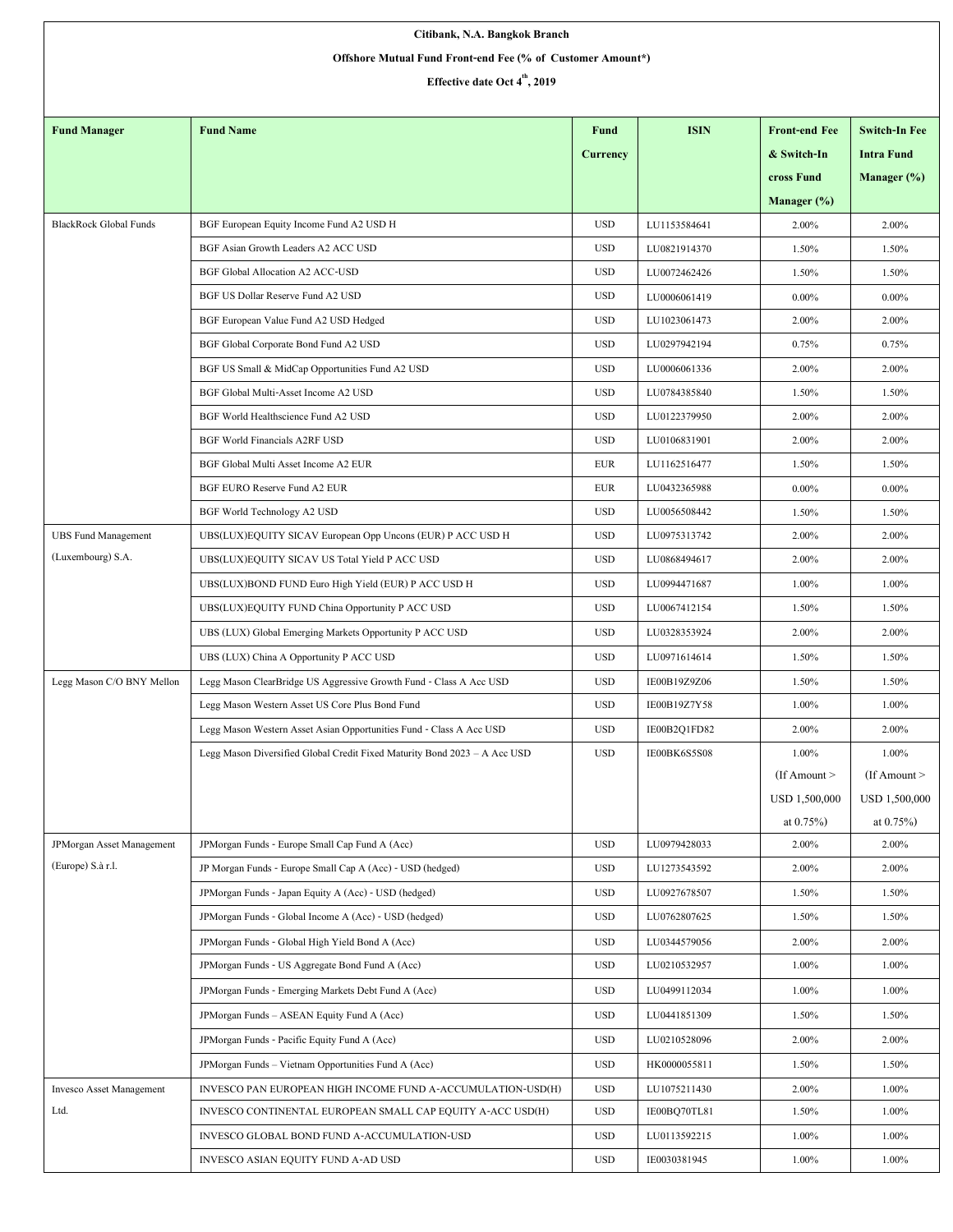|                               | INVESCO GLOBAL LEISURE FUND A - ACCUMULATION - USD                         | <b>USD</b> | LU0052864419 | 1.25%          | 1.00%             |
|-------------------------------|----------------------------------------------------------------------------|------------|--------------|----------------|-------------------|
|                               | INVESCO CONTINENTAL EUROPEAN SMALL CAP EQUITY FUND A EUR AD                | <b>EUR</b> | IE00BWV0GH19 | 1.50%          | 1.00%             |
|                               | <b>SHARE - EUR</b>                                                         |            |              |                |                   |
| PIMCO Global Advisors         | PIMCO GIS Income Fund - Class E Acc USD                                    | <b>USD</b> | IE00B7KFL990 | 1.00%          | 1.00%             |
| (Ireland) Limited             | PIMCO GIS Global Bond Fund - Class E Acc USD                               | <b>USD</b> | IE00B11XZ210 | 0.75%          | 0.75%             |
|                               | PIMCO GIS Global High Yield - Class E Acc USD                              | <b>USD</b> | IE00B1D7YM41 | 1.50%          | 1.00%             |
|                               | PIMCO GIS Diversified Income Fund - Class E Acc USD                        | <b>USD</b> | IE00B1D7YK27 | 1.50%          | 1.00%             |
| AllianceBernstein             | AB Emerging Markets Multi Asset Portfolio - Class A USD                    | <b>USD</b> | LU0633140560 | 2.00%          | 2.00%             |
| (Luxembourg) S.à r.l.         | AB Low Volatility Equity Portfolio USD - Class A USD                       | <b>USD</b> | LU0861579265 | 1.50%          | 1.50%             |
|                               | AB American Income Portfolio - Class A2 USD                                | <b>USD</b> | LU0095030564 | 1.00%          | 1.00%             |
|                               | AB Global High Yield Portfolio - Class A2 USD                              | <b>USD</b> | LU0102830865 | 2.00%          | 2.00%             |
|                               | AB SICAV I - Low Volatility Equity Portfolio A EUR H Acc                   | EUR        | LU0861579778 | 1.50%          | 1.50%             |
|                               | AB European Equity Portfolio A USD H                                       | <b>USD</b> | LU1035777561 | 2.00%          | 2.00%             |
|                               | AB European Equity Portfolio A EUR                                         | <b>EUR</b> | LU0124675678 | 2.00%          | 2.00%             |
|                               | AB Mortgage Income Portfolio A2 USD                                        | <b>USD</b> | LU1021288185 | 1.00%          | 1.00%             |
| Schroder Investment           | Schroder ISF US Small & Mid-Cap Equity                                     | <b>USD</b> | LU0205193047 | 1.50%          | 1.00%             |
| Management (Singapore)        | Schroder ISF Japanese Opportunities Fund                                   | <b>USD</b> | LU0943300680 | 1.50%          | 1.00%             |
| Limited                       | Schroder ISF Asian Equity Yield                                            | <b>USD</b> | LU0188438112 | 2.00%          | 1.00%             |
|                               | Schroder Asian Income USD (Hedged) Acc                                     | <b>USD</b> | SG9999016844 | 1.50%          | 1.00%             |
|                               | Schroder Global Target Return A Acc USD                                    | <b>USD</b> | LU1516354237 | 1.00%          | 1.00%             |
|                               | Schroder SSF Fixed Maturity Bond 2023 A Acc USD                            | <b>USD</b> | LU1947548258 | 1.00%          | 1.00%             |
|                               | Schroder ISF Global Credit Income                                          | <b>USD</b> | LU1737068558 | 0.75%          | 0.75%             |
| Franklin Templeton Investment | Franklin NextStep Stable Growth Fund                                       | <b>USD</b> | LU1350350259 | 1.50%          | 1.00%             |
| (Asia) Ltd                    | Franklin NextStep Balance Growth Fund                                      | <b>USD</b> | LU1350350846 | 1.50%          | 1.00%             |
|                               | Franklin NextStep Dynamic Growth Fund                                      | <b>USD</b> | LU1350351653 | 1.50%          | 1.00%             |
|                               | Templeton Emerging Markets Smaller Companies Fund                          | <b>USD</b> | LU0300738514 | 2.00%          | 1.00%             |
|                               | Franklin Technology Fund                                                   | <b>USD</b> | LU0109392836 | 2.00%          | 1.00%             |
| Allianz Global Investors Asia | Allianz Global Artificial Intelligence AT USD                              | <b>USD</b> | LU1548497426 | 2.00%          | 2.00%             |
| Pacific Limited               | Allianz Dynamic Asian High Yield Bond AT USD                               | <b>USD</b> | LU1543697327 | 1.00%          | 1.00%             |
|                               | Allianz Income and Growth AT USD                                           | <b>USD</b> | LU0689472784 | 1.00%          | 1.00%             |
|                               | Allianz Income and Growth AT EUR H                                         | <b>EUR</b> | LU1070113664 | 1.00%          | 1.00%             |
|                               | Allianz Thematica AT USD                                                   | <b>USD</b> | LU1917777945 | 1.50%          | 1.50%             |
| Fidelity International        | Fidelity Funds - Asian High Yield Fund A Acc USD                           | <b>USD</b> | LU0286668453 | 1.00%          | 1.00%             |
|                               | Fidelity Funds - China High Yield Fund A Acc USD                           | <b>USD</b> | LU1313547462 | 1.00%          | 1.00%             |
|                               | Fidelity Funds - Emerging Markets Fund A Acc USD                           | <b>USD</b> | LU0261950470 | 2.00%          | 1.00%             |
|                               | Fidelity Funds - Global Dividend Fund A Acc USD                            | <b>USD</b> | LU0772969993 | 1.50%          | 1.00%             |
|                               | Fidelity Funds - Global Technology Fund A Acc USD                          | <b>USD</b> | LU1046421795 | 1.00%          | 1.00%             |
| Aberdeen Standard Investment  | Aberdeen Standard SICAV I - Global Bond Fixed Maturity 2023 Fund A Acc USD | <b>USD</b> | LU2004512799 | 1.00%          | $1.00\%$          |
| Luxembourg S.A.               |                                                                            |            |              | (If Amount $>$ | $($ If Amount $>$ |
|                               |                                                                            |            |              | USD 1,500,000  | USD 1,500,000     |
|                               |                                                                            |            |              | at $0.75%$     | at $0.75\%$ )     |